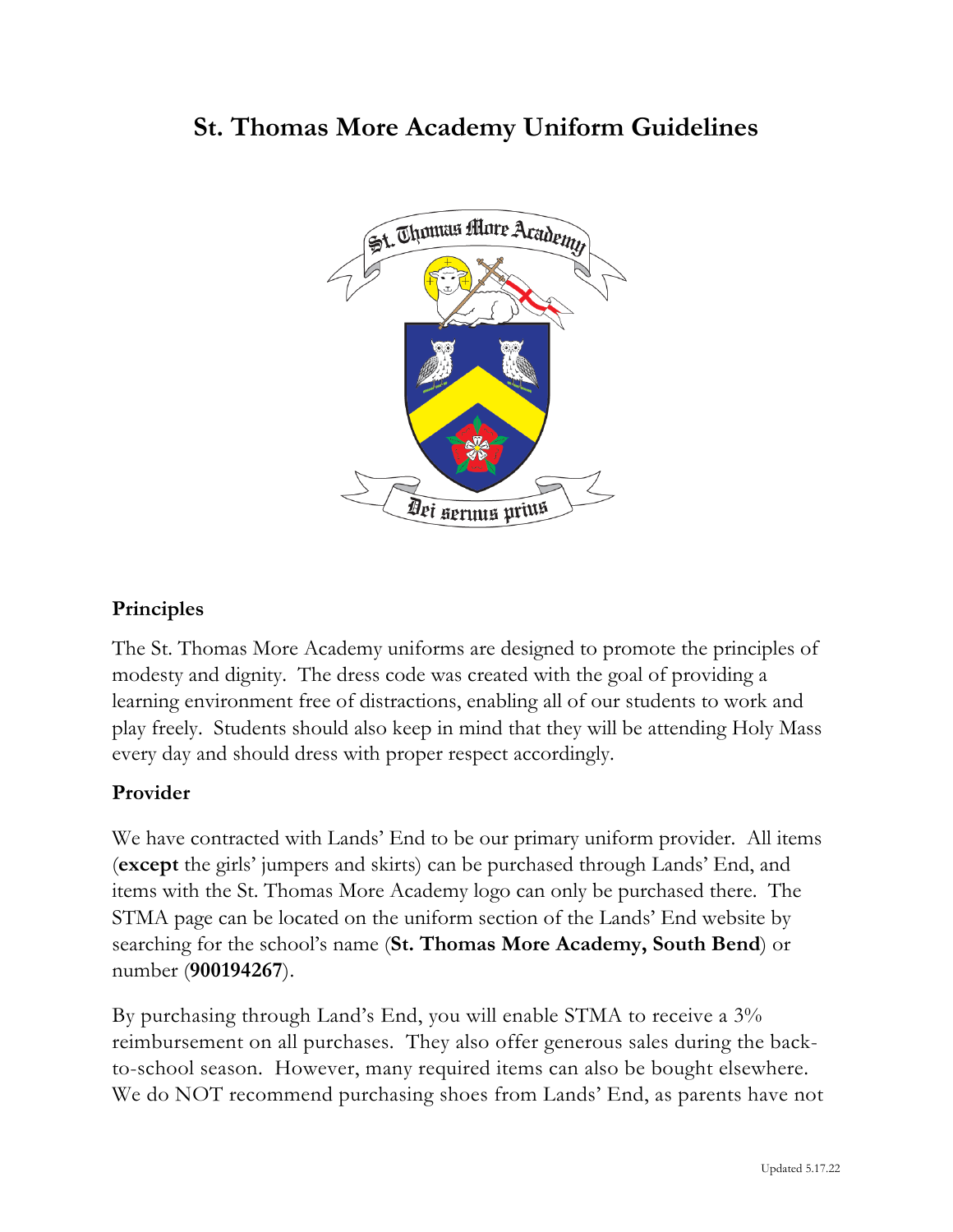found them sufficiently durable. As Lands' End has experienced supply-chain issues in the past year, we recommend making your orders at least *eight weeks* prior to the start of school. Questions about purchasing uniforms can be directed to Margaret Doran, **margaretdoran@gmail.com**.

N.B. We now have a **local company** only one mile from school who **embroiders our logo**: Access Imprinted Sportswear at 714 E. LaSalle Ave. South Bend, (574) 232- 1231. They will be able to add an official STMA logo to any oxford cloth shirt, polo shirt, or sweater to any non-Lands' End clothing item.

*A note on shirts: it is our goal only to use shirts with logos for the 2023-2024 school year and beyond. For next year (2022-2023), plain shirts will continue to be allowed, so families can make use of what they already own. We ask, however, that families buy logo shirts when replacing existing items, in preparation for the following year. (The only exception continues to be girls wearing jumpers, where a logo would not be visible.)*

## **Elementary School Girls (K-5)**

**Jumpers**: French Toast Pleated V-Neck Plaid Jumper in "blue gold plaid". This can be purchased from the French Toast website and is also available on Amazon or Walmart.com.

Pants: Navy blue full-length chino trousers, no "skinny-leg" styles.

**Shorts:** Navy blue chino shorts, no excessively short or long styles. Shorts may be worn in August, September, May, and June.

**Belts:** Girls wearing pants or shorts should wear a brown, navy, or black belt. Kindergarteners are excused from this requirement.

**Shirts:** White or gray polo shirts, in short or long sleeve. If worn with pants or shorts, a shirt with the STMA logo (available from Land's End) is strongly encouraged and will be required starting in Fall 2023. (The logo is not visible when worn under a jumper and is therefore unnecessary.) Shirts should be tucked in.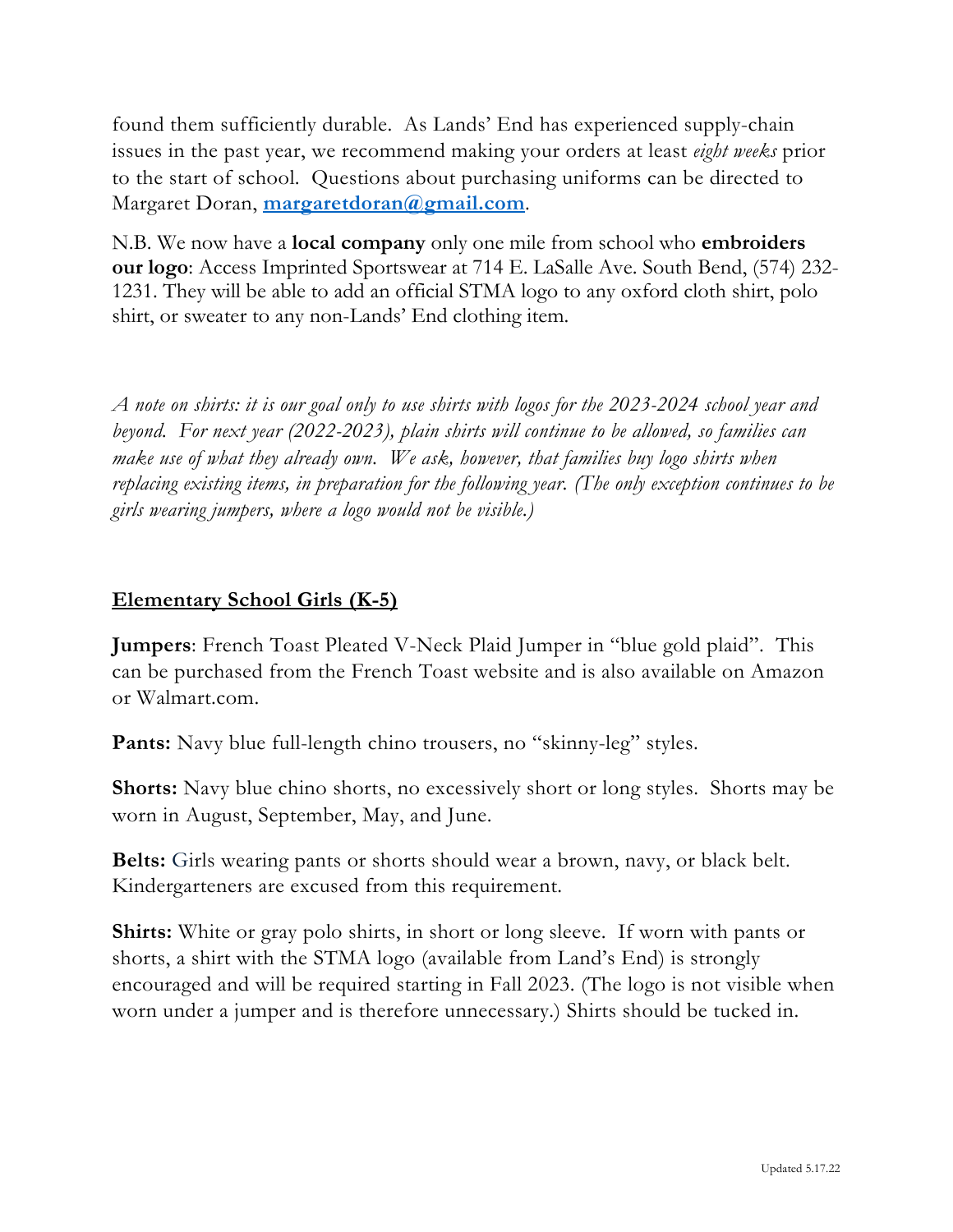**Tights/leggings/socks**: Crew or knee-length socks in navy, black, or white may be worn. Navy, black, or white tights may be worn in colder months. Navy or black leggings may be worn under a jumper but never as pants.

**Cardigan**: This item is optional, but if you would like to purchase one, it must be the Lands' End "Girls Cotton Modal Cardigan Sweater" in pewter heather and must have the school logo.

**Shoes:** Navy, brown, or black leather shoes, in either a Mary Jane or lace-up style. Slip-on leather loafers are also acceptable, as are solid black sneakers. Shoes should be comfortable enough to enable play during gym time and recess. In snow students must wear boots and then change into their school shoes inside.

**Hair/Makeup/Jewelry**: Hair should be neat and kept out of the face. Hair should not be dyed unnatural colors. Bows/scrunchies/headbands in black, white, gray, or navy may be worn. No makeup should be worn. Girls can wear one set of plain stud earrings, a wristwatch, and a cross or medal around the neck. No other jewelry may be worn.

## **Middle School girls (grades 6-8)**

**Skirts:** In place of the jumpers worn by the younger girls, middle-school girls may wear the French Toast brand "plaid pleated skirt" or "plaid two-tab skort" in the school plaid (blue/gold). The "plaid below the knee skirt" is also acceptable. These items are available on the French Toast website, Amazon, or Walmart.com

**Pants:** same as elementary school, above

**Shorts:** same as elementary school, above

**Belts:** If wearing pants or shorts, a black, brown, or navy belt should be worn.

**Shirts:** White or French blue oxford button-down shirts, either long-sleeve or short-sleeve, available from Lands' End. Shirts may be purchased elsewhere. Shirts with logos are strongly encouraged and will be required beginning in Fall 2023.

**Ties:** Lands' End girls cross tie in navy. This item is optional for middle and high school.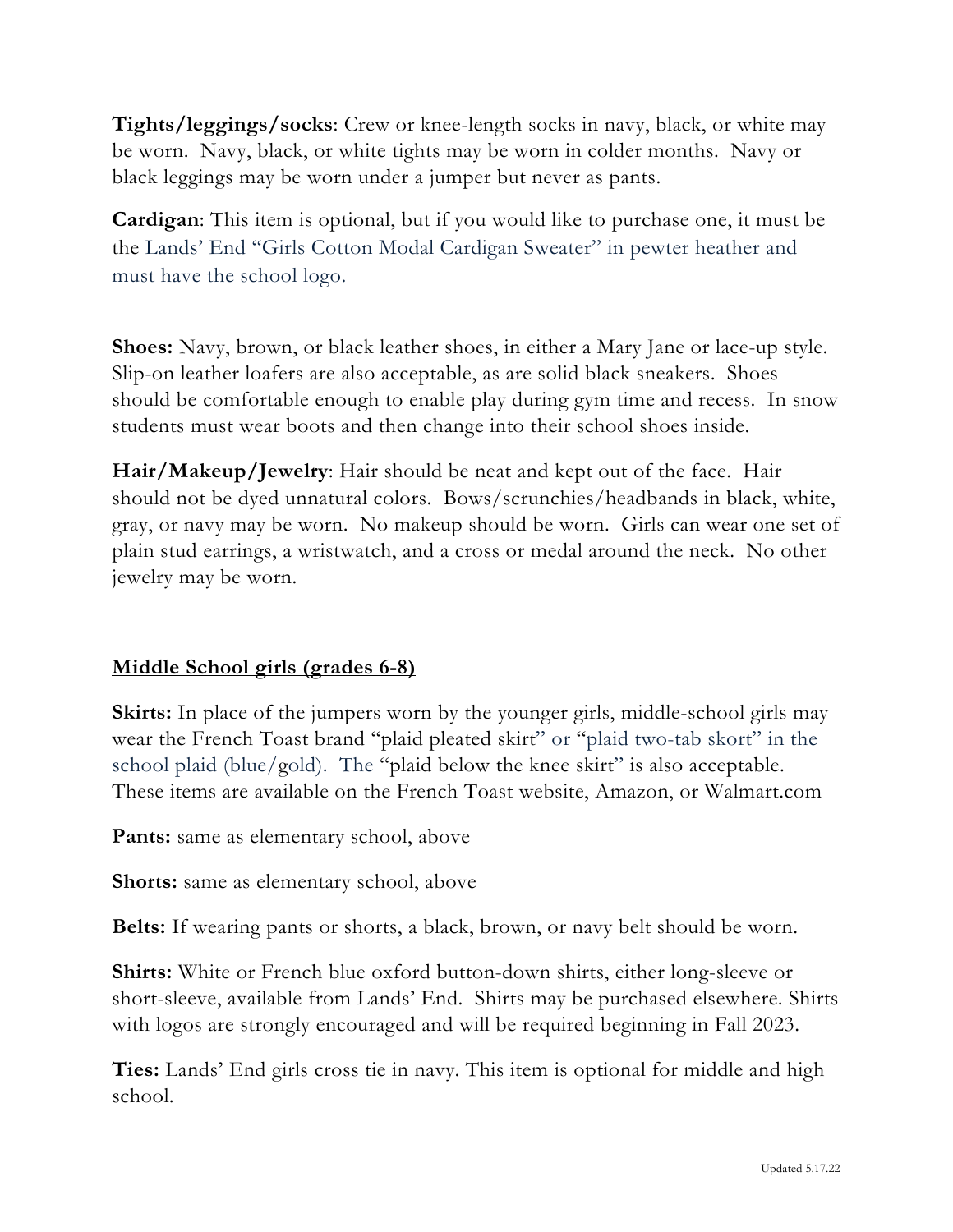**Tights/leggings/socks**: same as elementary school, above

**Cardigan:** same as elementary school, above

**Shoes:** same as above

**Hair/Makeup/Jewelry**: same as above

#### **High school girls (9-10):**

**Skirts:** Lands' End "girls solid box pleat skirt below the knee" or "solid pleated skirt below the knee" in navy.

**Pants:** same as above

**Shorts:** same as above

**Belts:** If wearing pants or shorts, a black, brown, or navy belt should be worn.

**Shirts:** White or French blue oxford button-down shirts, either long-sleeve or short-sleeve, available from Lands' End. Shirts may be purchased elsewhere. Shirts with logos are strongly encouraged and will be required beginning in Fall 2023.

**Cardigan:** same as middle school, above

**Ties:** Lands' End girls cross tie in navy. This item is optional for middle and high school.

**Blazer:** Girl's hopsack blazer in slate gray from Lands End, logo required. This item is optional for high school.

**Tights/leggings/socks**: High school girls may wear any of the options permitted for elementary and middle school. They may also wear pantyhose in place of tights.

**Shoes:** High school girls may wear any of the options permitted for elementary and middle school. They may also wear ballerina-style flats in navy, brown, or black.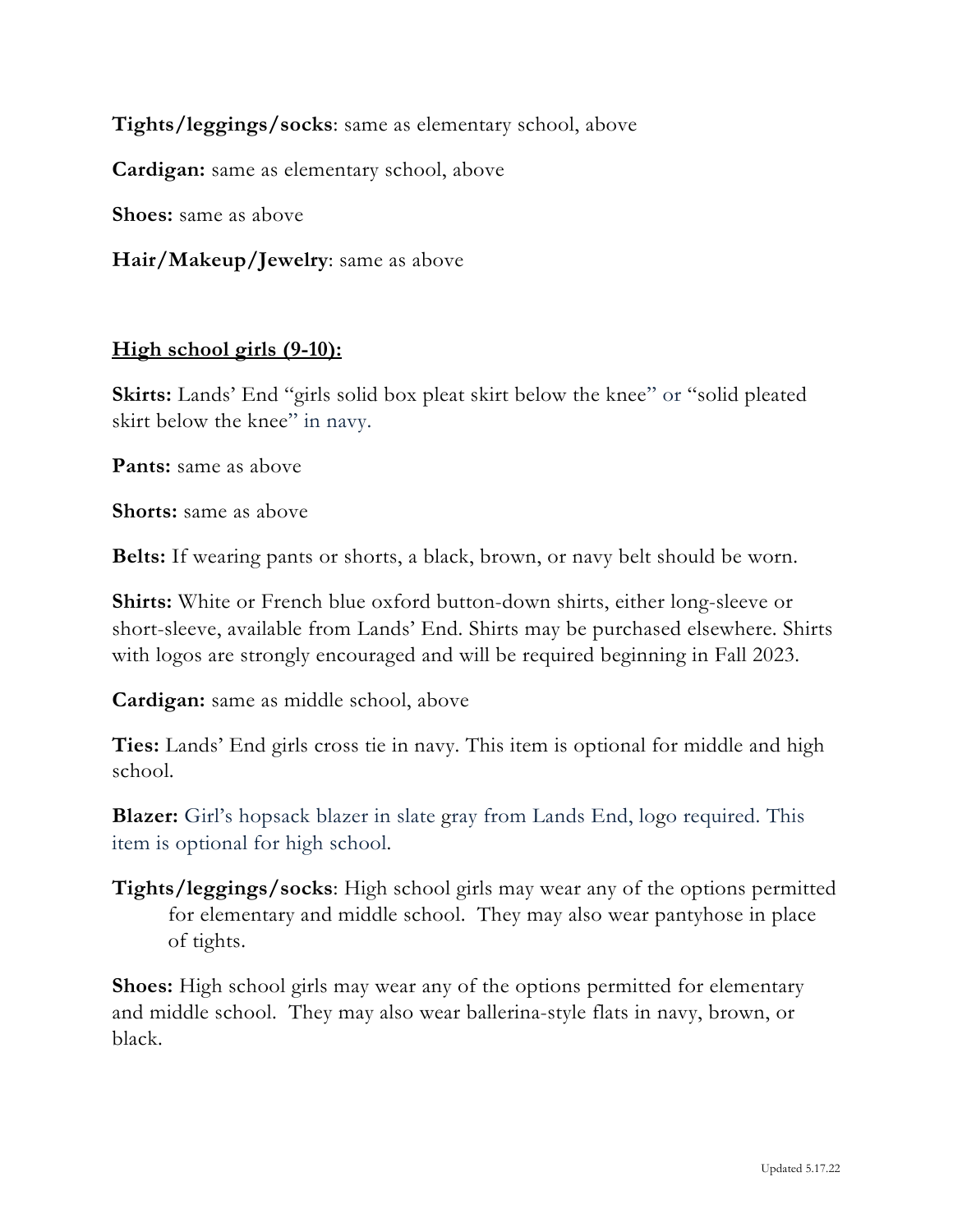**Hair/Makeup/Jewelry**: Hair should be neat and kept out of the face. Hair should not be dyed unnatural colors. Bows/scrunchies/headbands in black, white, gray, or navy may be worn. High school girls may wear foundation, lip gloss, and clear nail polish, but no other makeup. Girls may wear one set of plain stud earrings, a wristwatch, and a cross or medal around the neck. No other jewelry may be worn.

## **Elementary School Boys (K-5)**

**Pants:** Navy blue full-length chino trousers.

**Shorts:** Navy blue chino shorts, no excessively short or long styles. Shorts may be worn in August, September, May, and June.

**Shirts:** White or gray polo shirts, in short or long sleeve. White button-down shirts may also be worn. A shirt with the STMA logo (available from Lands' End) is strongly encouraged and will be required beginning in Fall 2023. Shirts should be neatly tucked in.

**Socks:** White or black plain crew-length socks.

**Sweater:** This item is optional, but if you would like to purchase one, it must be the Lands' End "Boys Cotton Modal Fine Gauge V-Neck Sweater" in pewter heather and must have the school logo.

**Shoes:** Brown or black leather lace-up shoes, slip-on loafers, or black sneakers. Shoes should be comfortable enough to enable play during gym time and recess. In snow, students must wear boots and then change into their school shoes inside.

**Hair/Jewelry:** Hair should be short, neat, and of a natural color. Boys may wear a wristwatch and a cross or medal around the neck, but no other jewelry.

**Belt:** A brown or black leather belt must be worn. Kindergarteners are excused from this requirement.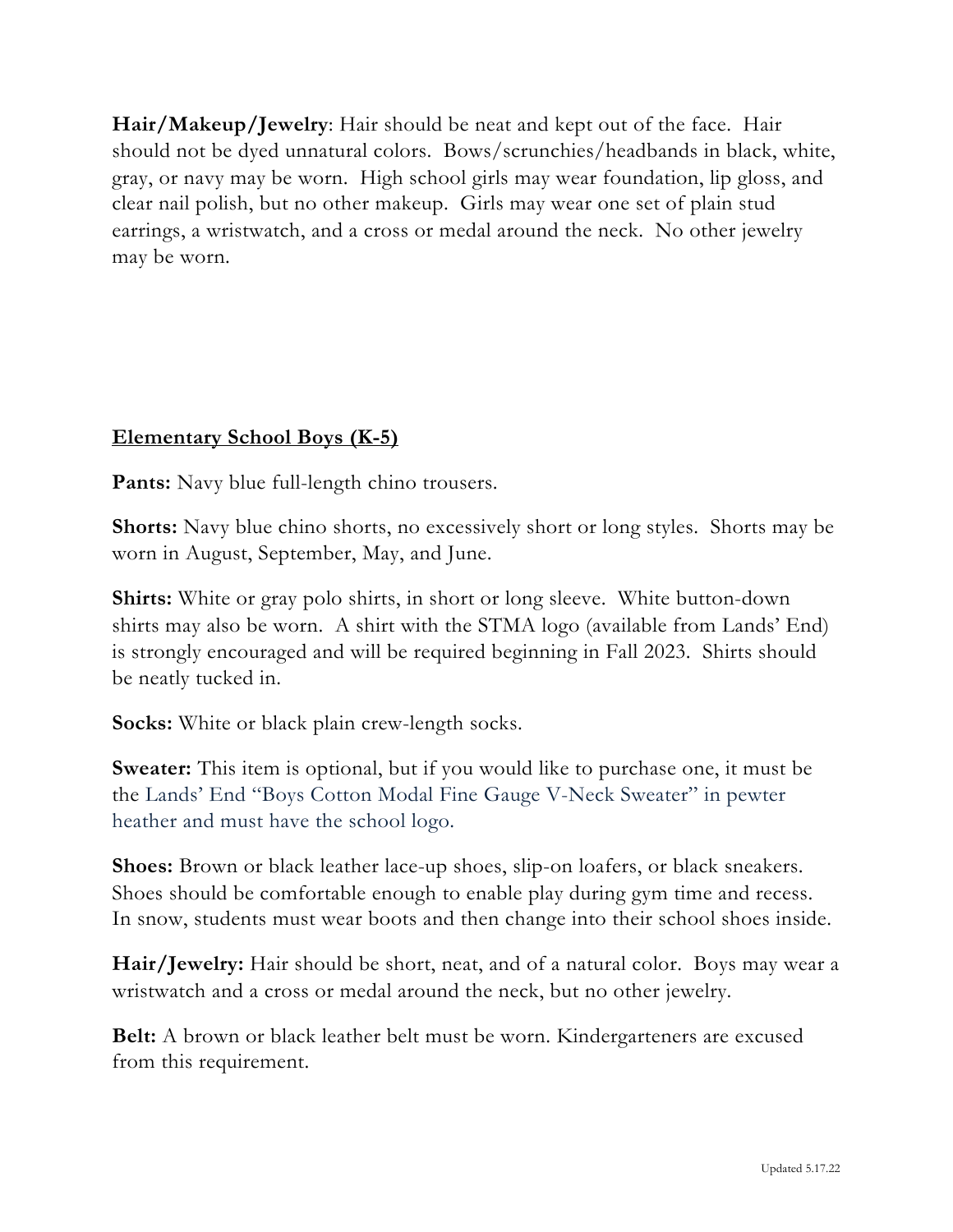## **Middle School Boys (grades 6-8)**

**Pants:** same as above

**Shorts:** same as above

**Shirts:** White or French blue oxford button-down shirts, either long-sleeve or short-sleeve, available from Lands' End. Shirts may be purchased elsewhere. A shirt with the STMA logo (available from Lands' End) is strongly encouraged and will be required beginning in Fall 2023. Shirts should be neatly tucked in.

**Tie:** Lands' End school uniform "striped to be tied" tie in navy/gold. This item is required for middle school.

**Socks:** same as above

**Sweater:** same as above

**Shoes:** same as above

**Hair/Jewelry:** same as above

**Belt:** A black or brown leather belt is required for middle school.

#### **High school boys (grades 9-10)**

**Pants:** same as above

**Shorts:** same as above

**Shirts:** White or French blue oxford button-down shirts, either long-sleeve or short-sleeve, available from Lands' End. Shirts may be purchased elsewhere. A shirt with the STMA logo (available from Lands' End) is strongly encouraged and will be required beginning in Fall 2023. Shirts should be neatly tucked in.

**Sweater:** same as middle school, above

**Tie:** Lands' End school uniform "striped to be tied" tie in navy/gold. This item is required for high school.